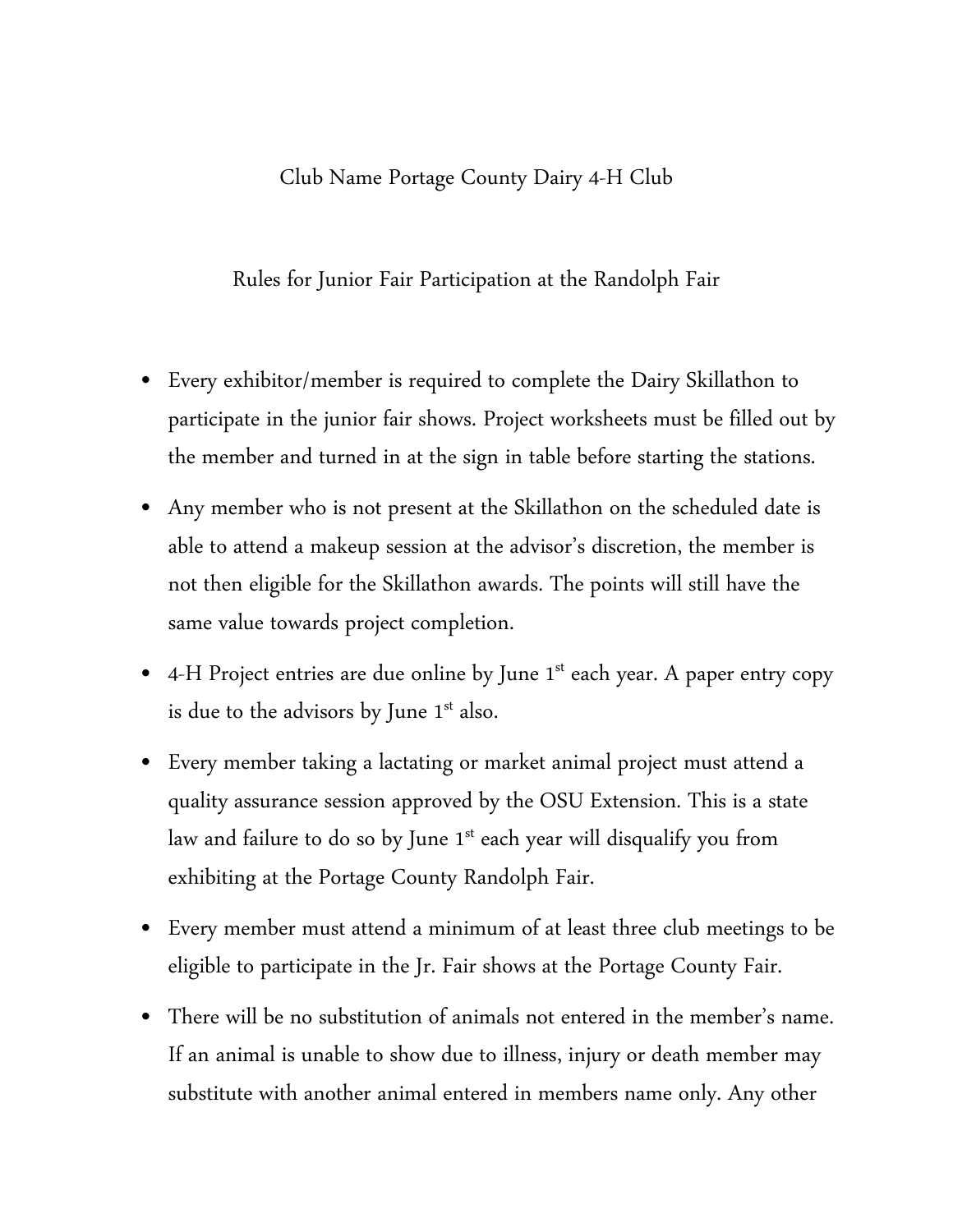decision will be made by the officers of the Portage Count Dairy Association and the 4-H Advisors of which their decision will be final.

- A cheese Auction will be held on Sunday of each fair. The proceeds will be divided to members on a share basis. The share amount will be determined by total dollars remaining after expenses divided by the grand total of all points earned by members.
- Points will be totaled for each member as follows: Attendance 5 points per meeting, Skillathon 1 point for each earned point for correct answers. Showmanship 40 points for 1<sup>st</sup> place, 30 for  $2<sup>nd</sup>$  place, 20 for third place, 10 for fourth place, and 5 for all other places. Breed show points 10 for first place and descending 1 point less for each place. All members in the showman of showman champion class waiting to move up to the next age level will get 40 points.
- All members must show a dairy project at the fair in the Showmanship and Breed shows to be eligible to receive proceeds from the cheese auction.
- Members not exhibiting/showing at the fair but meeting all other requirements will still receive a 4-H completion and grade.
- The Randolph Fair code of conduct will be read at a meeting each year.
- All members are expected to keep the barns always clean and orderly. No trash is permitted in the manure!
- Animals must be fed, watered, and always kept clean.
- Members sleeping in the barn areas must have a parent or a fingerprinted and a background checked adult with them.